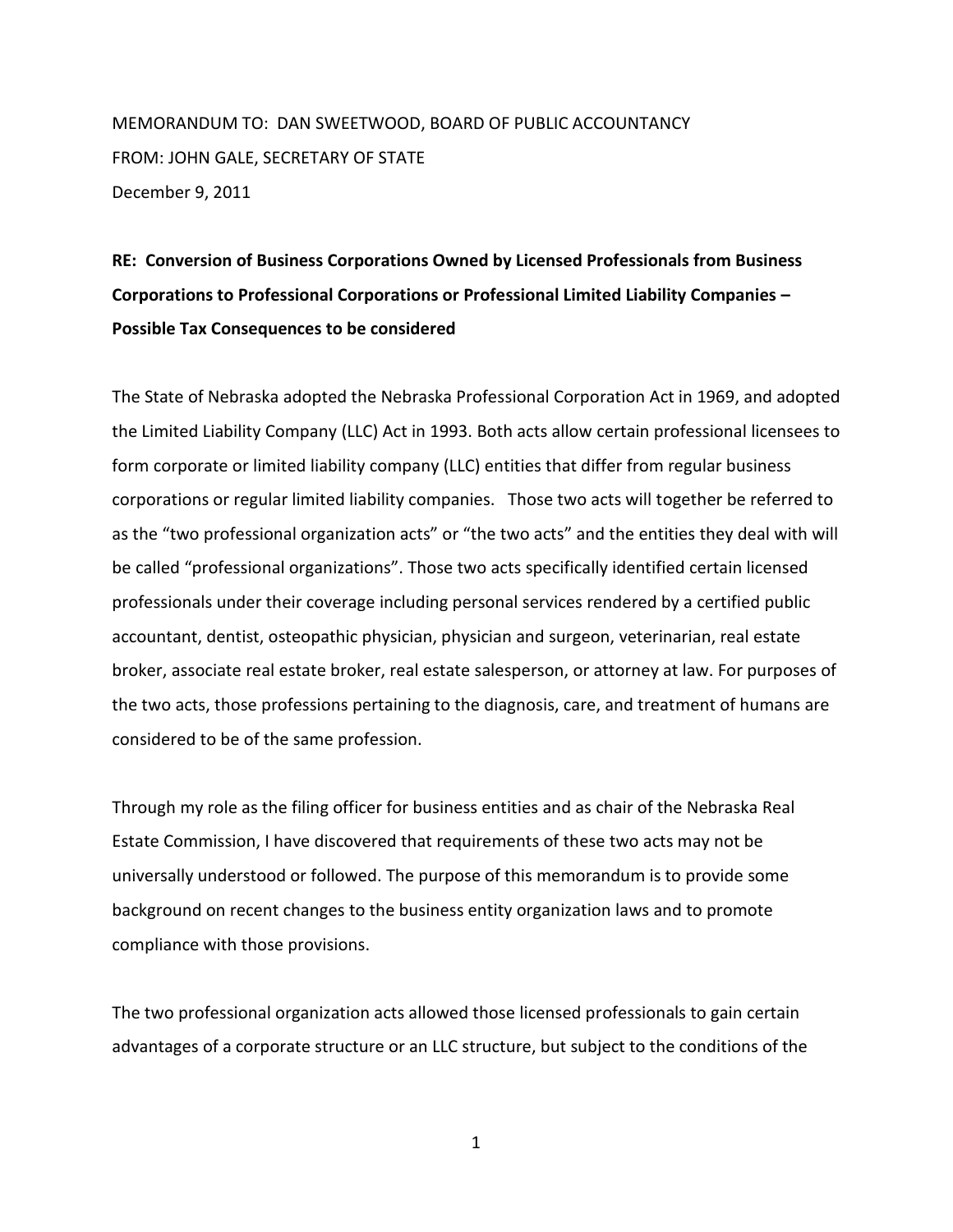two acts including the renewal of the entity each year by filing the needed certificates of current licensing by the owners with the Secretary of State.

The licensed professionals identified under the two professional organization acts were deemed to be on notice of the new laws, and faithful compliance would be assumed. However, in 2011, it became clear that there wasn't full compliance. A "designated real estate broker" is a licensee, who by law is responsible for the real estate activity of the brokerage firm. Even after the adoption of the two acts, designated real estate brokers in a number of instances across the state were incorporating as regular business corporations. The reasons were various, including a need for outside non-professional stockholders. As of January, 2011, it appeared that there were a sufficient number of such business corporations in existence for designated brokers that the question became whether to exempt them or to require them to come into compliance. Certain interested parties at that time sought to have the legislature exempt all "real estate licensees" from the two professional organization acts. Upon further investigation, it was discovered that a number of "real estate associate brokers" and "real estate salespersons", had also created regular business corporations to handle their professional business dealings rather than creating a professional organization.

There are some 7,000 "real estate licensees" in Nebraska. Designated brokers constitute only about 5% of all real estate licensees, and are licensed individuals who operate their own real estate business. The businesses range in size and scope from sole proprietorships with no employees to entities such as Home Services of America, Inc., a large business corporation owned by Berkshire-Hathaway. All other real estate licensees, salespersons and associate brokers, may only conduct business under the supervision of their designated broker.

Under the legislation as originally proposed, the entire real estate profession would have been exempted from the restrictions of the two professional organization acts. The Secretary of State took the position that such special legislation benefiting only a single licensed profession named in the Professional Corporations Act with an exemption could be suspect; that it could

2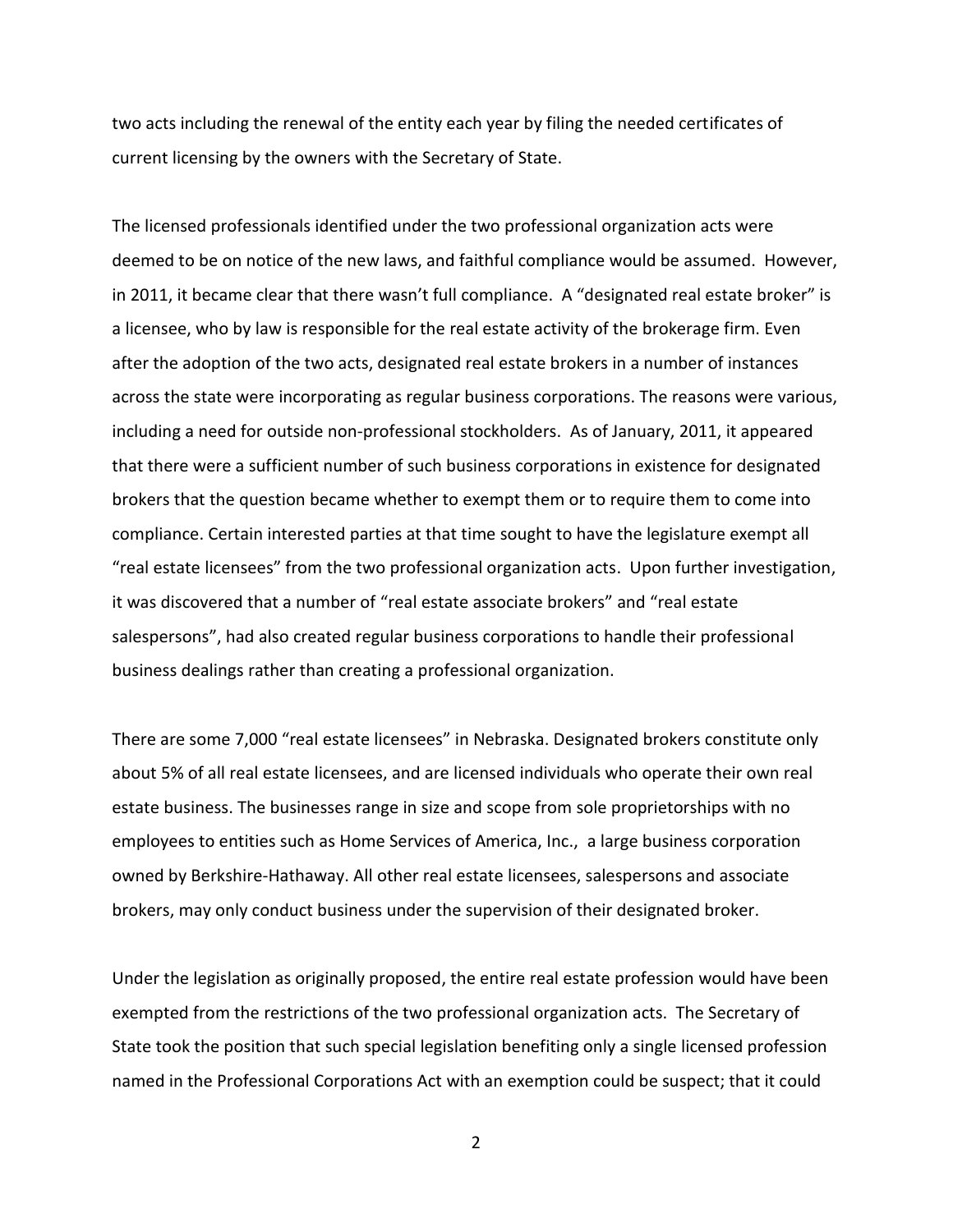be unfair to the other named licensed professions which had been complying with the law; that disregarding the constraints of the corporation and limited liability company laws in order to gain possible tax advantages with the IRS was not a justification under the law; that such entities covering licensed professionals in a manner contrary to state law might subject the entities to federal IRS scrutiny; that the reasons offered to exempt all real estate licensees seemed to be unfounded.

A legislative compromise was reached which exempted "designated real estate brokers" from both of the two professional organization acts, but did not exempt the associate brokers and salespersons. The Secretary of State then adopted a policy that such associate brokers and salespersons who were incorporated as business corporations contrary to the business entity laws would have a grace period until January 1, 2012 to amend their articles to convert to either a corporate or an LLC professional organization or to create an entirely new entity that would be in compliance. Any fees that would have been due to the Secretary of State for noncompliance in past years would be waived if compliance was completed by January 1, 2012, and filing fees for the amended articles properly paid.

Obviously, there might be tax consequences to the conversion of a business corporation to a professional organization by the simple act of amending articles of incorporation. It may depend upon the past treatment of "earned professional income" under the federal tax laws. If a business corporation was also a Subchapter S corporation before conversion,that might be another issue needing review by an accountant. In either case, the existing entity has an Employer Identification Number (EIN) with the Internal Revenue Service; that may or may not need to be changed. The tax status of the newly converted entity might be treated differently than the former business corporation. If licensed associate brokers or real estate salespersons had been organized as regular corporations and had regularly held back portions of earned professional income from taxation until later years, that could be an issue. Converting limited liability companies to professional limited liability companies might be a simpler matter; a charter amendment may well be all that is necessary without changing the EIN.

3